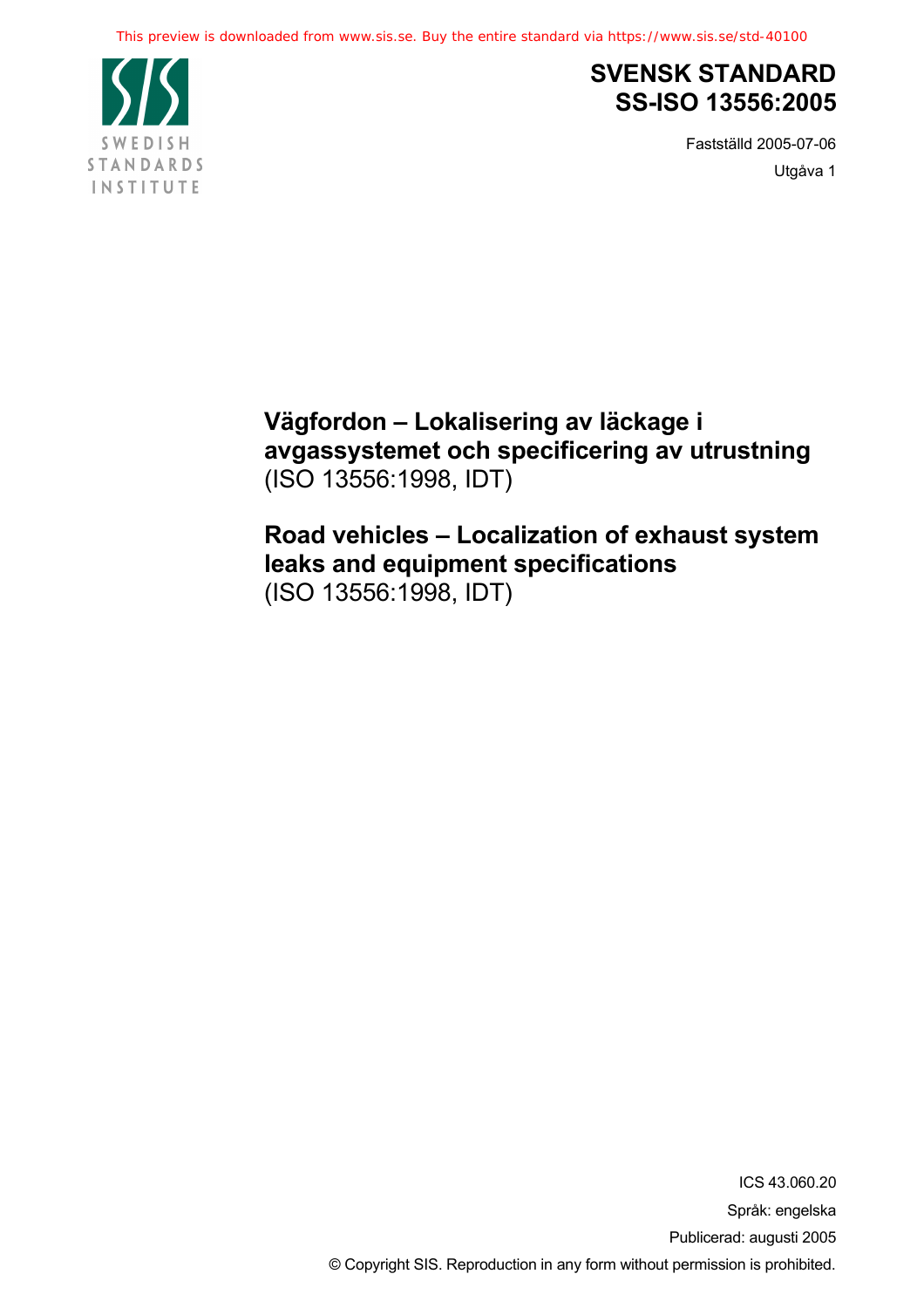Den internationella standarden ISO 13556:1998 gäller som svensk standard. Detta dokument innehåller den officiella engelska versionen av ISO 13556:1998.

The International Standard ISO 13556:1998 has the status of a Swedish Standard. This document contains the official English version of ISO 13556:1998.

Upplysningar om **sakinnehållet** i standarden lämnas av SIS, Swedish Standards Institute, telefon 08 - 555 520 00.

Standarder kan beställas hos SIS Förlag AB som även lämnar **allmänna upplysningar** om svensk och utländsk standard. *Postadress*: SIS Förlag AB, 118 80 STOCKHOLM *Telefon*: 08 - 555 523 10. *Telefax*: 08 - 555 523 11 *E-post*: sis.sales@sis.se. *Internet*: www.sis.se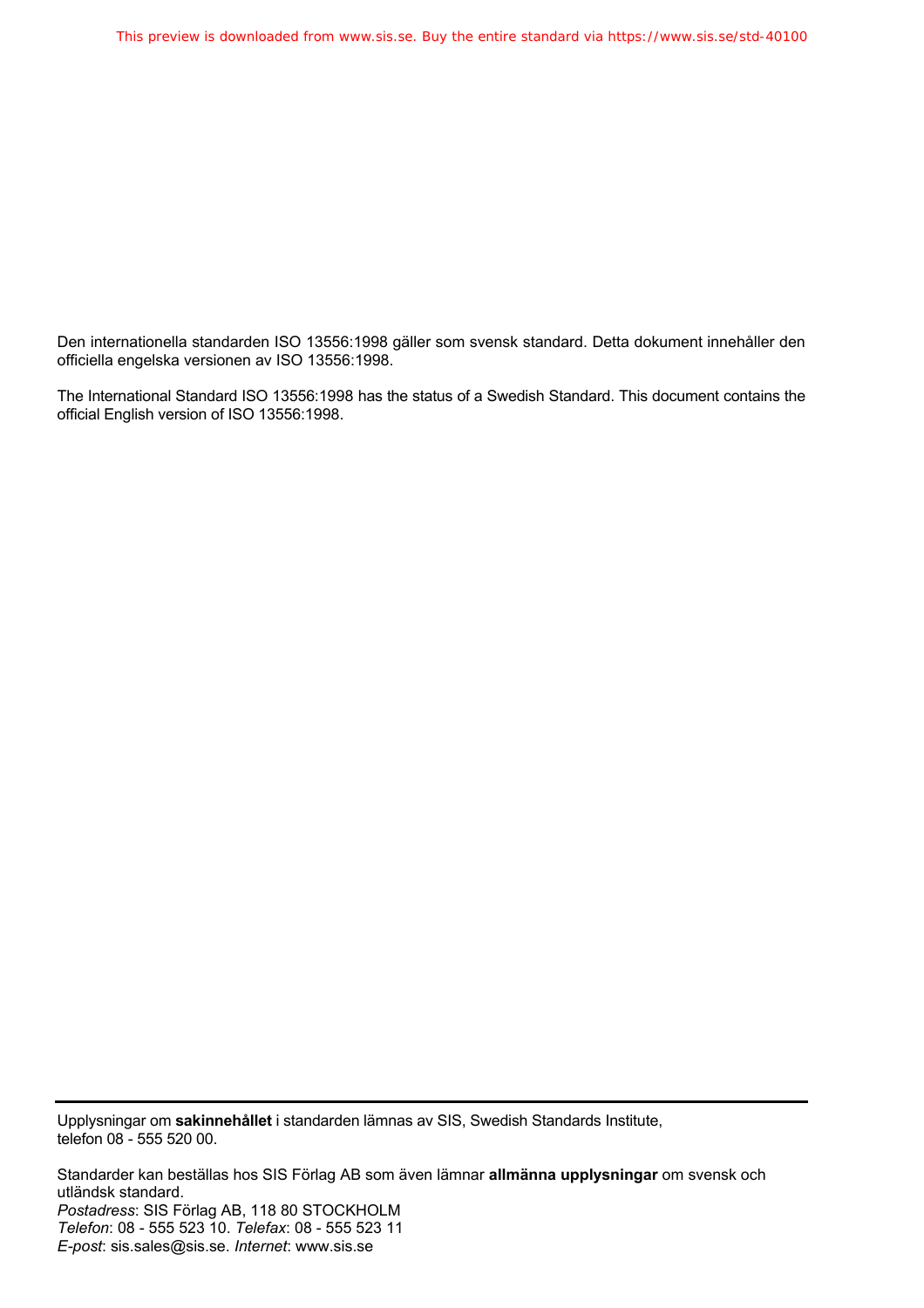# **Foreword**

ISO (the International Organization for Standardization) is a worldwide federation of national standards bodies (ISO member bodies). The work of preparing International Standards is normally carried out through ISO technical committees. Each member body interested in a subject for which a technical committee has been established has the right to be represented on that committee. International organizations, governmental and nongovernmental, in liaison with ISO, also take part in the work. ISO collaborates closely with the International Electrotechnical Commission (IEC) on all matters of electrotechnical standardization.

Draft International Standards adopted by the technical committees are circulated to the member bodies for voting. Publication as an International Standard requires approval by at least 75 % of the member bodies casting a vote.

International Standard ISO 13556 was prepared by Technical Committee ISO/TC 22, Road vehicles, Subcommittee SC 5, Engine tests.

© ISO 1998

All rights reserved. Unless otherwise specified, no part of this publication may be reproduced or utilized in any form or by any means, electronic or mechanical, including photocopying and microfilm, without permission in writing from the publisher.

International Organization for Standardization Case postale 56 • CH-1211 Genève 20 • Switzerland Internet iso@iso.ch Printed in Switzerland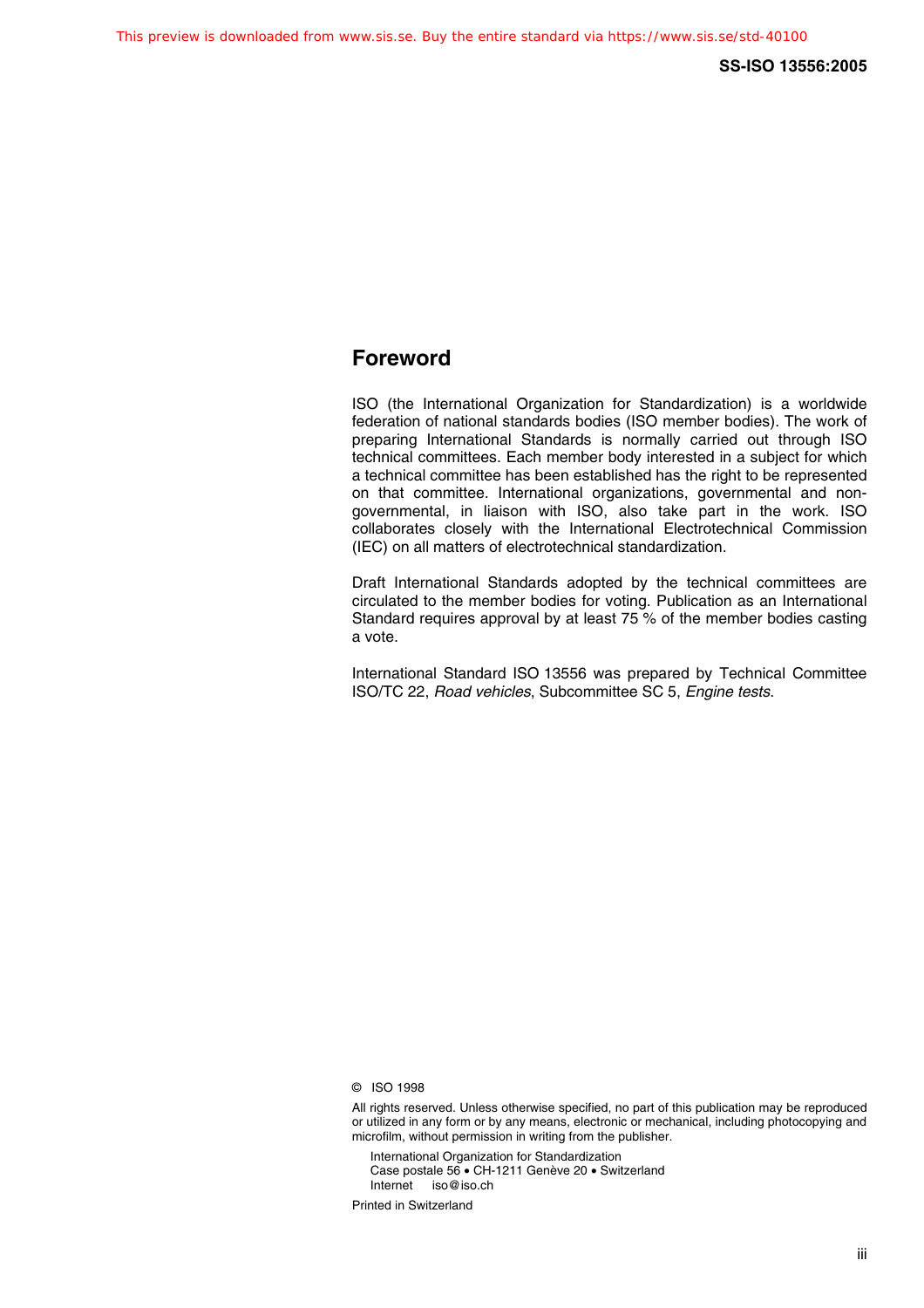This preview is downloaded from www.sis.se. Buy the entire standard via https://www.sis.se/std-40100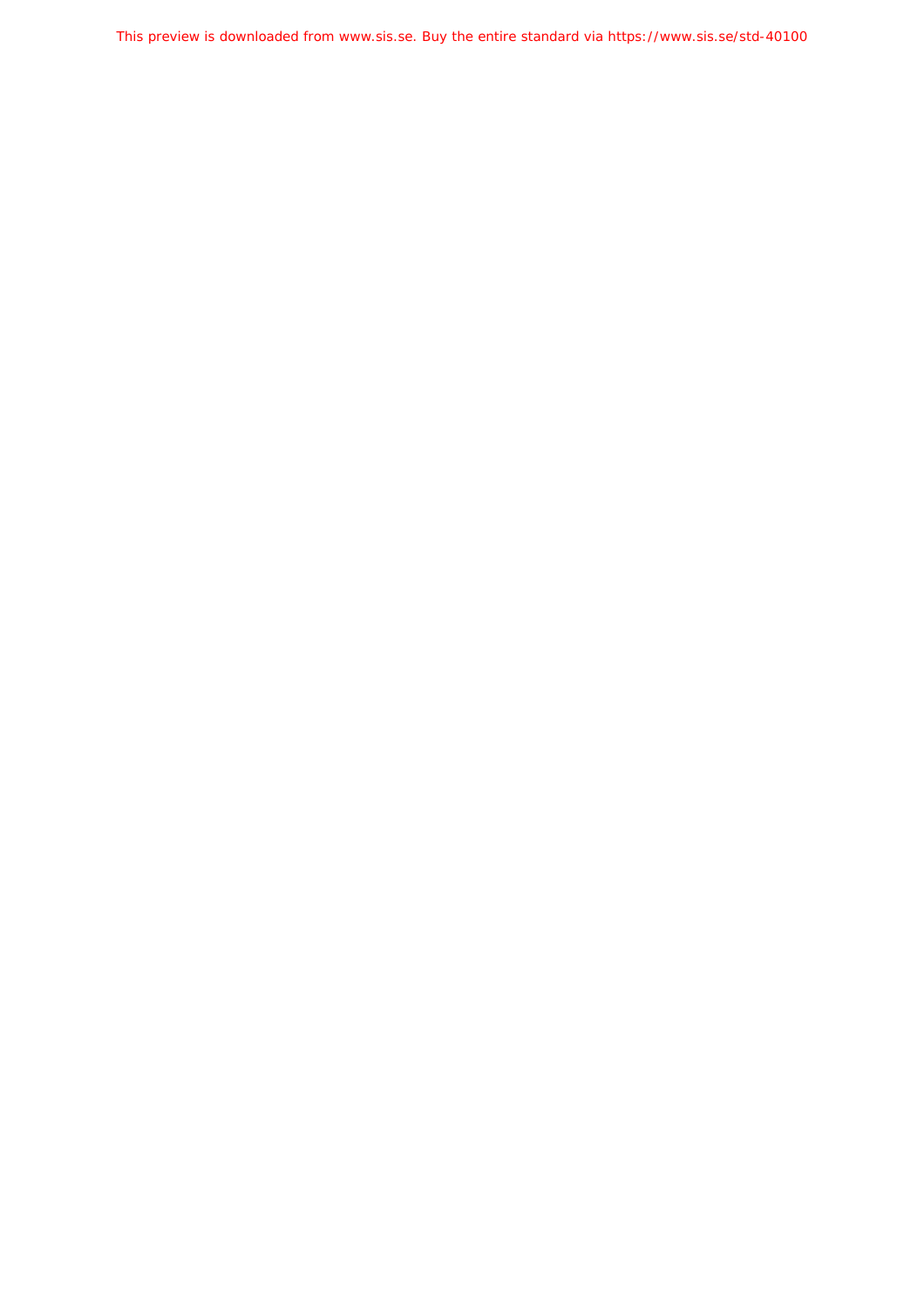# **Road vehicles — Localization of exhaust system leaks and equipment specifications**

## **1 Scope**

This International Standard specifies a method to verify the gas tightness of the exhaust system of road vehicles equipped with an international combustion engine.

It is primarily intended to establish a method to detect and localize exhaust system leaks in order to improve the quality of exhaust gas measurements. It is also intended to complete the requirements of ISO 3929<sup>1)</sup> and applicable regulations.

The users of this International Standard are warned that:

- a) certain engines with high valve overlaps camshaft events, especially engines with eight or more cylinders, may not have all exhaust valves closed when the engine is stopped. This issue may cause the leak test to fail. This situation could be corrected by the disassembly of the exhaust valve actuation mechanism using the vehicle or engine manufacturer's recommended procedure;
- b) national regulations on the subject of pressurizing should be checked before testing;
- c) detected leakage can be quantified under certain test conditions.

This International Standard also specifies the measurement apparatus and necessary devices.

This method is particularly recommended for:

- a) automotive workshops,
- b) laboratories before any emission tests,
- c) testing and diagnostic stations.

The measurement apparatus can be used at the end of line of automotive and exhaust parts manufacturers.

## **2 Definitions**

For the purposes of this International Standard, the following definitions apply.

### **2.1**

**exhaust system**

all parts between the joint face between the manifold to cylinder head and the outlet pipe(s)

### **2.2**

**leaks**

all outward exhaust gas flow or inward air flow which can affect the exhaust emission measurement results

1) ISO 3929:1995, Road vehicles — Measurement methods for exhaust gas emissions produced during inspection or maintenance.